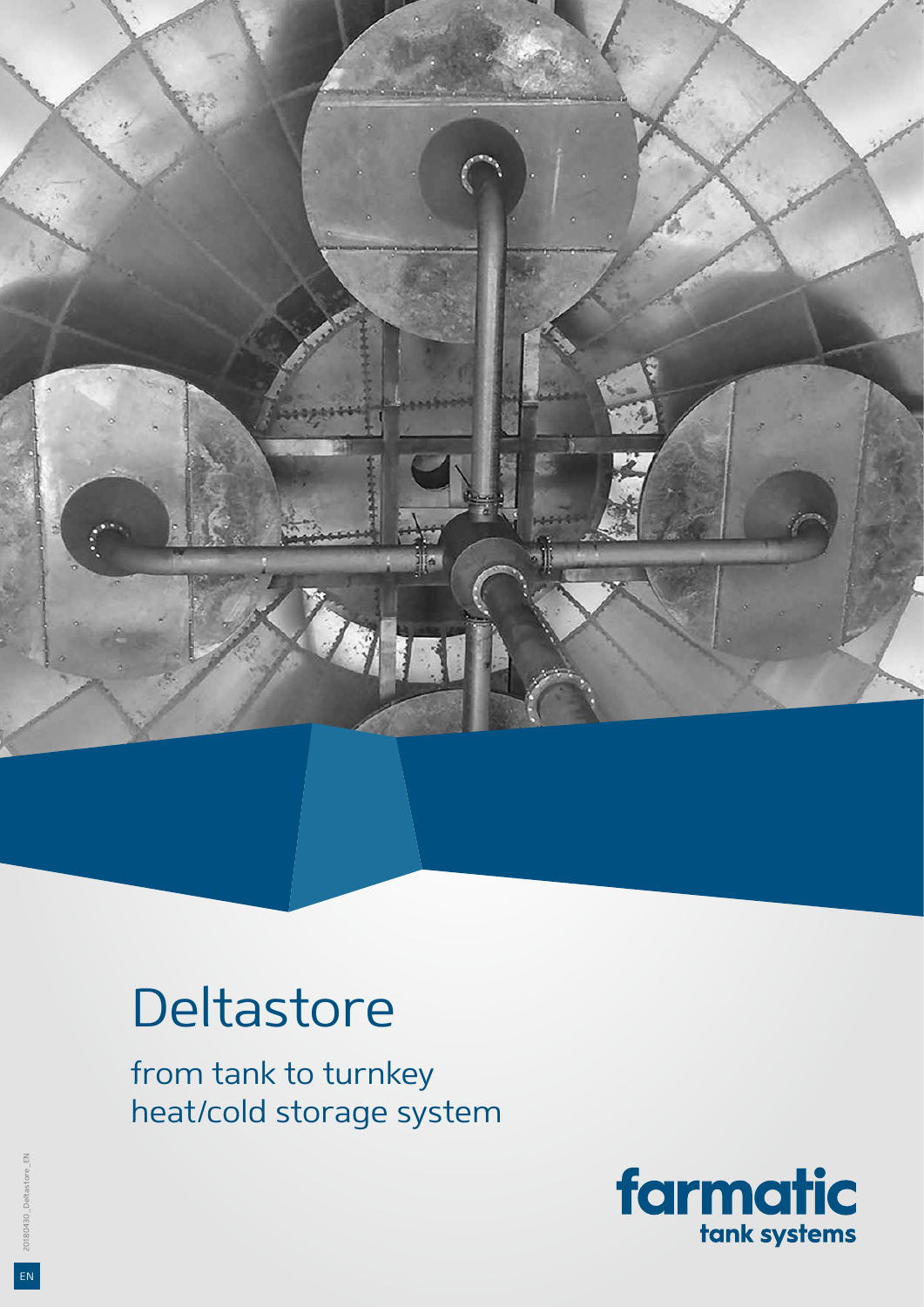### Heat and cold storage for:

## Thermal Storage

- ›› air conditioning
- ›› energy buffers
- ›› district heating/cooling
- ›› contracting
- ›› industrial processes
- ›› agriculture
- ›› transport



Bosch, Nürnberg Siemens, Peru



The farmatic thermal storage system makes the efficient utilization of renewable energy (such as solar thermal power) possible on a larger level. Excess heat from combined heat and power plants are able to be stored efficiently in our thermal storage system for use during peak demand. Our thermal storage system and its sophisticated management technology are able to compensate intermediate fluctuations in production and consumption. With the integration of farmatic thermal storage systems, operators of heating or cooling grids are able to substitute or completely remove peak load equipment and achieve impressive savings in operating and maintenance costs. Additionally, an intermediate thermal storage solution enables utilities and manufacturers to use low energy prices during off-hours for production of heat and cold for use during expensive peak hours. farmatic is one of the few companies capable of designing and constructing customized thermal storage systems for industrial and municipal customers. Our turnkey thermal storage systems are tailored to the specific operating parameters desired by our customers and are in successful operation since 2007.

#### from tank to turnkey heat/cold storage systems



CES

Management

#### Interface between TES and thermal grid

- hydraulic separator
- heat transfer
- safety systems
- pressure maintenance
- signal exchange with process control unit